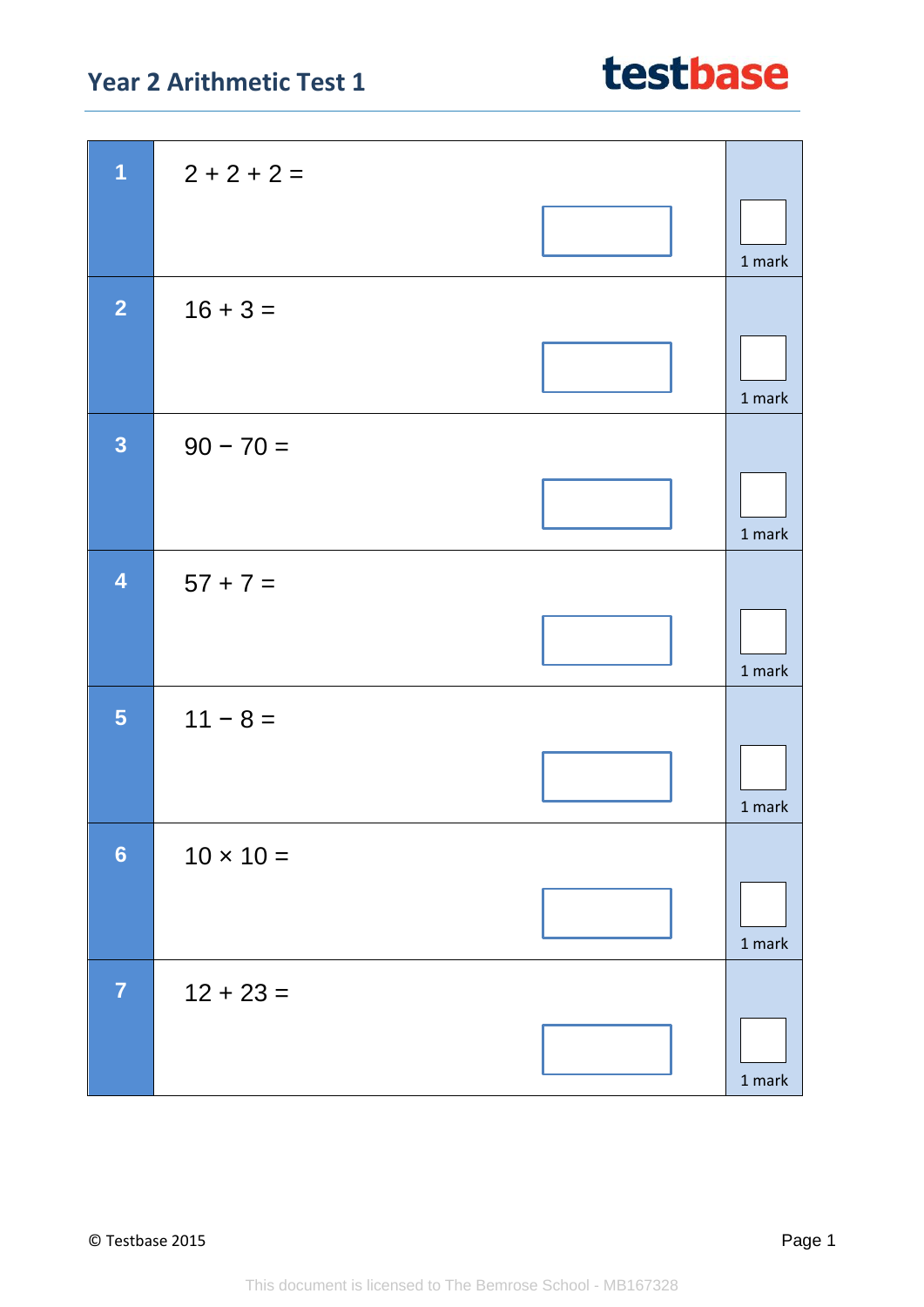## **Year 2 Arithmetic Test 1**

| 8         | $18 + 80 =$          |               |
|-----------|----------------------|---------------|
|           |                      | 1 mark        |
| 9         | $8 \div 2 =$         |               |
|           |                      | 1 mark        |
| 10        | $9 + 8 + 7 =$        |               |
|           |                      | 1 mark        |
| 11        | $12 \times 5 =$      |               |
|           |                      | 1 mark        |
| $12$      | $\frac{1}{2}$ of 22= |               |
|           |                      | 1 mark        |
| 13        | $54 - 35 =$          |               |
|           |                      | 1 mark        |
| 14        | $3 \times 8 =$       |               |
|           |                      | $1$ mark      |
| <b>15</b> | $\frac{1}{3}$ of 9=  |               |
|           |                      | $1$ mark $\,$ |

© Testbase 2015 Page 2